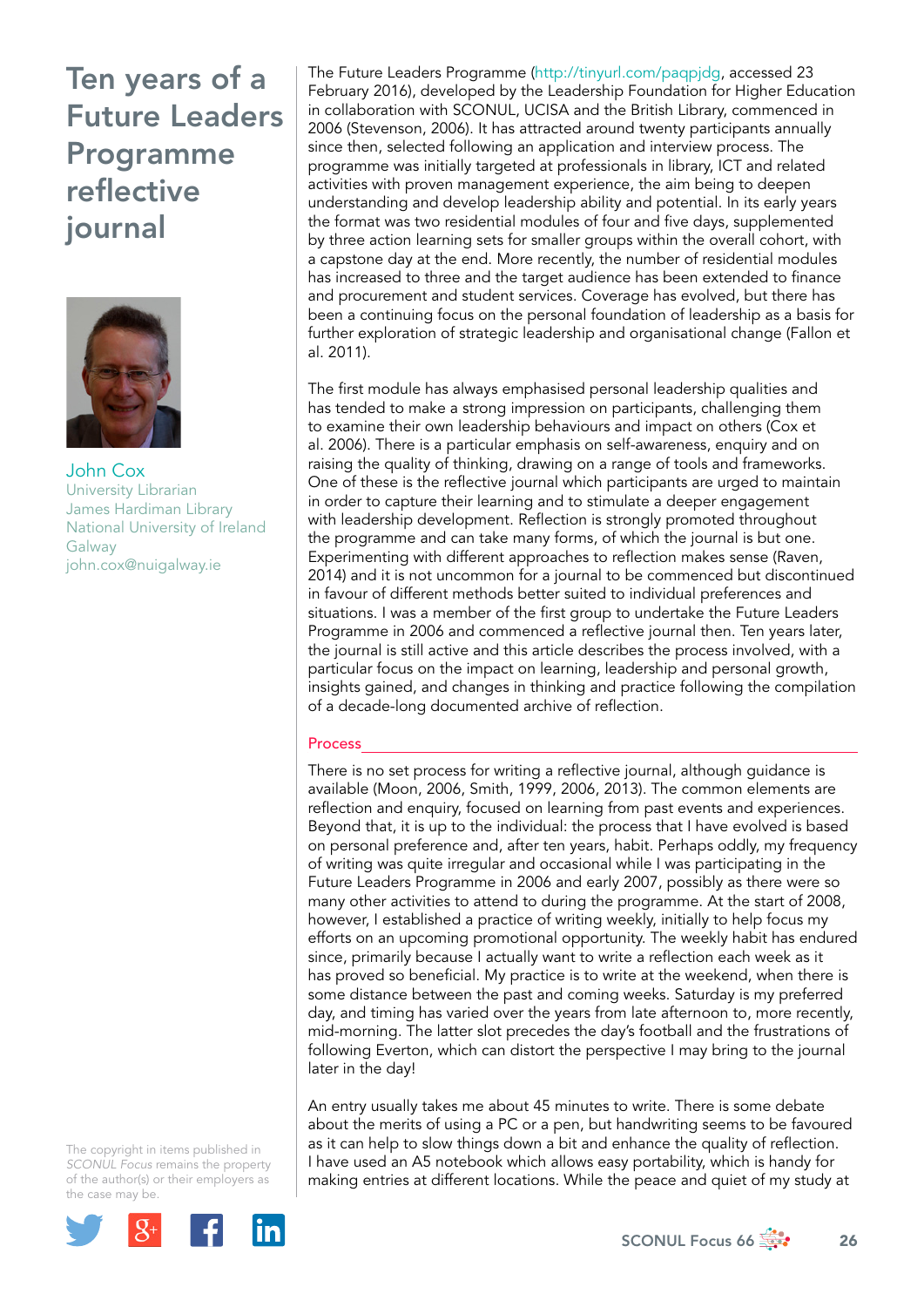home provides an ideal environment, I have also written at airports, on trains and in the back of the car among other locations. Entries typically run to four pages, written largely in an informal narrative style rather than using a series of bullets, symbols or drawings as others might prefer. One of the attractions of the journal is that its entries are unplanned. I am never sure of what I will write about, and the blank page provides an opportunity to take an unexpected direction. As a result it feels like an escape from the often scheduled nature of the working week and its need for focus on known priorities. It can be a real surprise after ten minutes of sometimes frenzied writing to read what has emerged. The framework of each entry is a consideration of what happened in the past week, mostly at work but also outside, coupled with a preview of the coming week. One disadvantage of the written approach, apart from my dire handwriting, is that entries are not searchable. I date each entry and rely on memory to locate a previous reflection according to when it occurred.

## **Benefits**

The process of writing a reflective journal requires some investment, so what are the benefits? Just as individual preferences influence the process adopted, so there is a degree of subjectivity in the benefits perceived. Many of the gains I describe below match with experiences commonly reported by others (Moon, 2006, Raven, 2014, Smith, 1999, 2006, 2013), but some are more specific to me. A key point is that benefits will accrue from a truly reflective engagement with the journal, not simply a recording of events.

### Insight

There is something more powerful about writing one's thoughts than just thinking them. For example, the act of describing a problem in an email often generates a possible solution in the course of writing. Similar things happen when creating a journal entry because writing calls for, indeed forces, a higher level of concentration and engagement. The distance from events that a weekly entry enables is helpful and makes it possible to see events differently from when they occur, and to frame them in wider contexts.

#### Meaning

Related to the above, the madness of the working week can make it difficult to make sense of what is going on. Individual events can get lost in the blur of meetings, emails, deadlines and obligations. Probably the most common experience I find in writing a journal is the identification of an event, such as a conversation, which, on reflection, carries far more significance than I had realised. Similarly, the act of writing a preview of the week ahead often identifies possibilities and interconnections not immediately evident from skimming an online calendar.

#### Impact

Writing about the past week makes me consider the use of time, how I spent it, what I achieved (or did not) and whether I used my position as University Librarian to maximum effect. Sometimes there will be a realisation that I got involved in things I could have left to others or that I did not make the best use of an opportunity; linkage between these two situations is often apparent, prompting actions in terms of managing personal energy optimally. Using my time and position more effectively has become a major focus over a number of years of reflection. Thinking in weeks rather than days undoubtedly helps and encourages longer planning horizons.

### **Accountability**

Writing a weekly entry is like having a meeting with oneself and it is hard to escape the truth on the pages of a reflective journal. Honesty comes to the fore and the journal combats any tendency to gloss over issues or situations or to pretend that all is well when it is not. The processes of self-evaluation and questioning my actions are healthy. They make me confront reality, try new approaches and learn from experiences, both positive and negative. The

The copyright in items published in *SCONUL Focus* remains the property of the author(s) or their employers as the case may be.

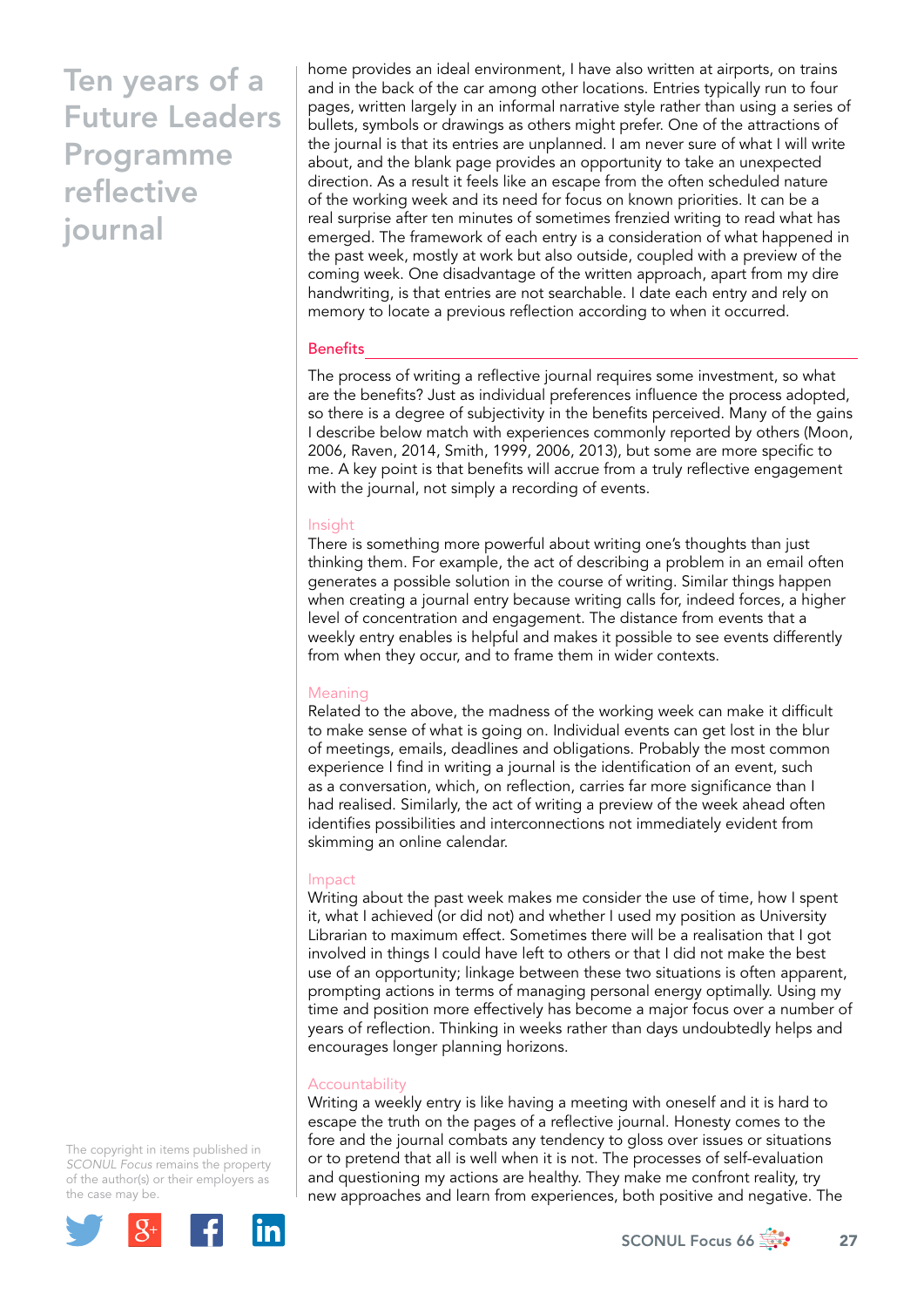journal has also been important in developing my values and striving to stay true to them.

# Therapy!

The journal is a safe place for expressing emotions. Tact and diplomacy are called for throughout the working week, but this can be difficult. The outlet that the journal provides for recording my feelings about situations, and sometimes individuals, is very welcome. More often than not, the act of getting my frustrations down on paper can itself be sufficient in moving me to a more constructive approach. I may find (perhaps some time later!) that my comments were based on a misreading of the situation which was more complex than I had understood.

# Preparation

I find that writing the journal is a good way of preparing for challenging situations, one recent example being the introduction of a new staff structure. This needed a clear approach in terms of selling the proposals to staff and users. As I reflected on this one weekend, I realised the need to appeal to hearts and minds as much as to explain in terms of numbers and rationale and this took me down a new and productive route of preparation which I had not previously intended. Written reflection can open up the wider dimensions of a situation, including more consideration of the perspectives of others, and inform different approaches.

# **Correction**

The use of the Myers-Briggs Type Indicator on the Future Leaders Programme showed me that I tended to be judgmental and that my intuition was not well developed. The journal has provided an opportunity to challenge my initial judgment and to see beyond the immediately obvious. In one instance, what appeared to be a lack of support for a new open access policy by a university leader actually contained a lot of good advice on how to engage others. Situations may repeat themselves over time, and having written about such encounters previously can improve my intuition, with older journal entries providing a resource for applying past learning to similar or related later events (Cartwright, 2004).

## **Changes**

Keeping a reflective journal has prompted some lasting changes over the years, particularly, as noted earlier, in relation to using time and energy to maximum effect. Thinking and planning in weeks is one example already mentioned. Another has been getting up earlier to prioritise a quality hour when my brain is freshest. I usually focus that hour on writing. This was initially for work purposes, but has more recently been for myself as I realised that I had unintentionally dropped the habit of professional writing which I always enjoyed earlier in my career. Re-reading end-of-year entries over a period of time made me appreciate a growing resentment at giving too much to the job and the organisation and the need to reclaim something for myself through writing or other professional opportunities. This has also influenced me to switch off email when on leave so that I can recharge properly.

## **Perspective**

Perhaps the most valuable benefit of sustained written reflection is a better sense of perspective. As already noted, there are often valuable insights into the perspectives of others. There is also a sense of reassurance over ten years that major challenges arise regularly enough but can be surmounted through team effort. It becomes easier to accept the bad days and weeks as part of a series of ups and downs which include lots of good times that need to be appreciated fully too. I use the journal pages to remind me of my massive good fortune in having a challenging and enjoyable job and a wonderful family life. Ultimately, leading a university library is an important responsibility but there is a lot else going on in the world!

The copyright in items published in *SCONUL Focus* remains the property of the author(s) or their employers as the case may be.